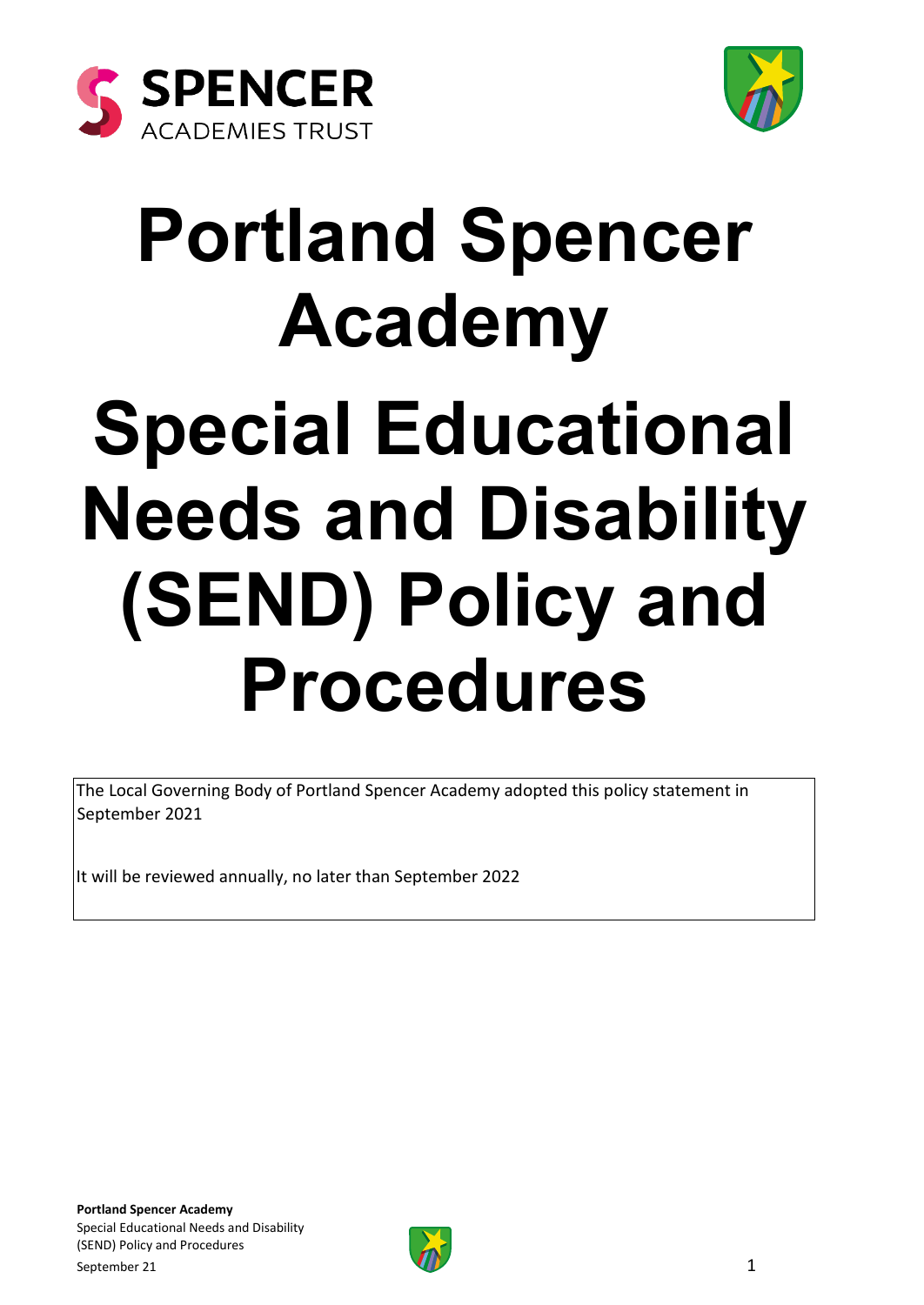#### **Contents**

| 1. Legislative Context                                                          | $\overline{\mathbf{3}}$ |
|---------------------------------------------------------------------------------|-------------------------|
| <b>School Values and Ethos</b><br>2.                                            | 4                       |
| 3. Aims and Objectives of Policy                                                | $\overline{\mathbf{4}}$ |
| 4. Responsibility and accountability                                            | 5                       |
| 5. Admissions                                                                   | 6                       |
| 6. Identification and Assessment of SEND, provision and transition Arrangements | 6                       |
| 7. Methodology for intervention                                                 | 10                      |
| 8. Staff Training in SEND                                                       | 10                      |
| 9. Accessibility and inclusion                                                  | 11                      |
| 10. External Agencies                                                           | 11                      |
| 11. Local Offer                                                                 | 11                      |
| 12. Additional information                                                      | 11                      |
| 13. Complaints Procedure                                                        | 12                      |
| 14. Contact Details and Policy Review Arrangements                              | 12                      |
| 15. Appendix 1 - Graduated Approach                                             | 13                      |
| 16. Appendix 2 – Steps to Success (IEP)                                         | 14                      |

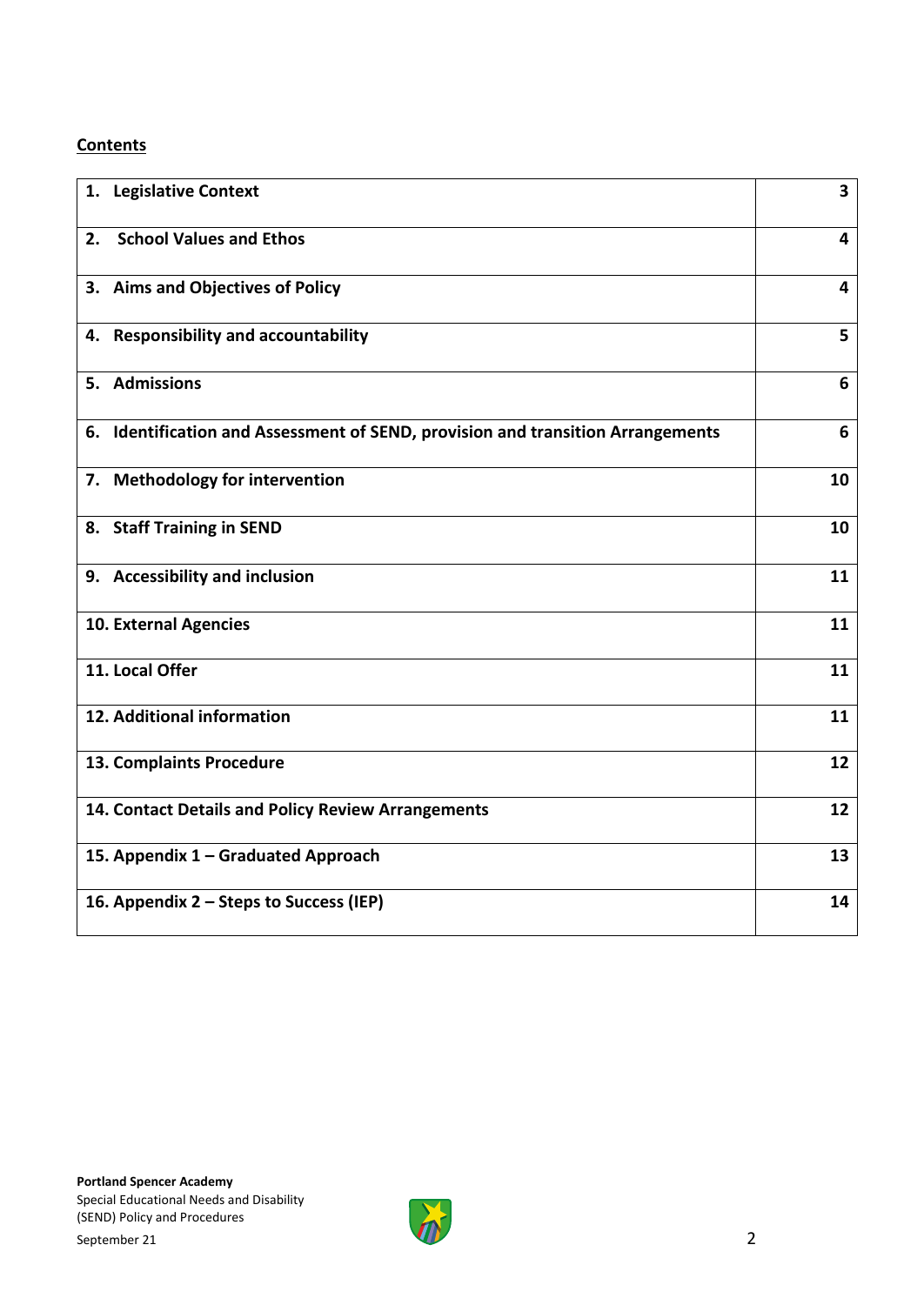## **1. Legislative context**

#### **Definition of Special Educational Needs and Disability**

Section 20 of the Special Educational Needs and Disability Code of Practice (025 years) 2014 states that:

"A child or young person has SEN if they have a learning difficulty or disability which calls for special educational provision to be made for him or her. A child of compulsory school age has a learning difficulty or disability if he or she:

- a) Has a significantly greater difficulty in learning than the majority of others of the same age; or
- b) Has a disability which prevents or hinders him or her from making use of educational facilities of a kind generally provided for others of the same age in mainstream schools or post 16 institutions

A child under compulsory school age has SEN if he or she is likely to fall within the definition at (a) or (b) above when they reach compulsory schools age or would do so if special educational provision was not made for them.

Children must not be regarded as having a learning difficulty solely because the language or form of language of their home is different from the language in which they will be taught.

Many children and young people who have SEN may have a disability under the Equality Act 2010 – that is "… a physical or mental impairment which has a long term and substantial adverse effect on their ability to carry out normal day to day activities".

This definition includes children and young people with long term medical conditions such as asthma, diabetes, epilepsy and cancer. Children and young people with such conditions do not necessarily have SEN but where a child requires special educational provision over and above the adjustments, aids and services required by the Equality Act 2010, they will additionally be covered by the SEND definition.

Schools must also have regard to statutory guidance re supporting pupils with medical conditions (DfE 2014)

The statutory duties on schools under the Equality Act (2010) remain.

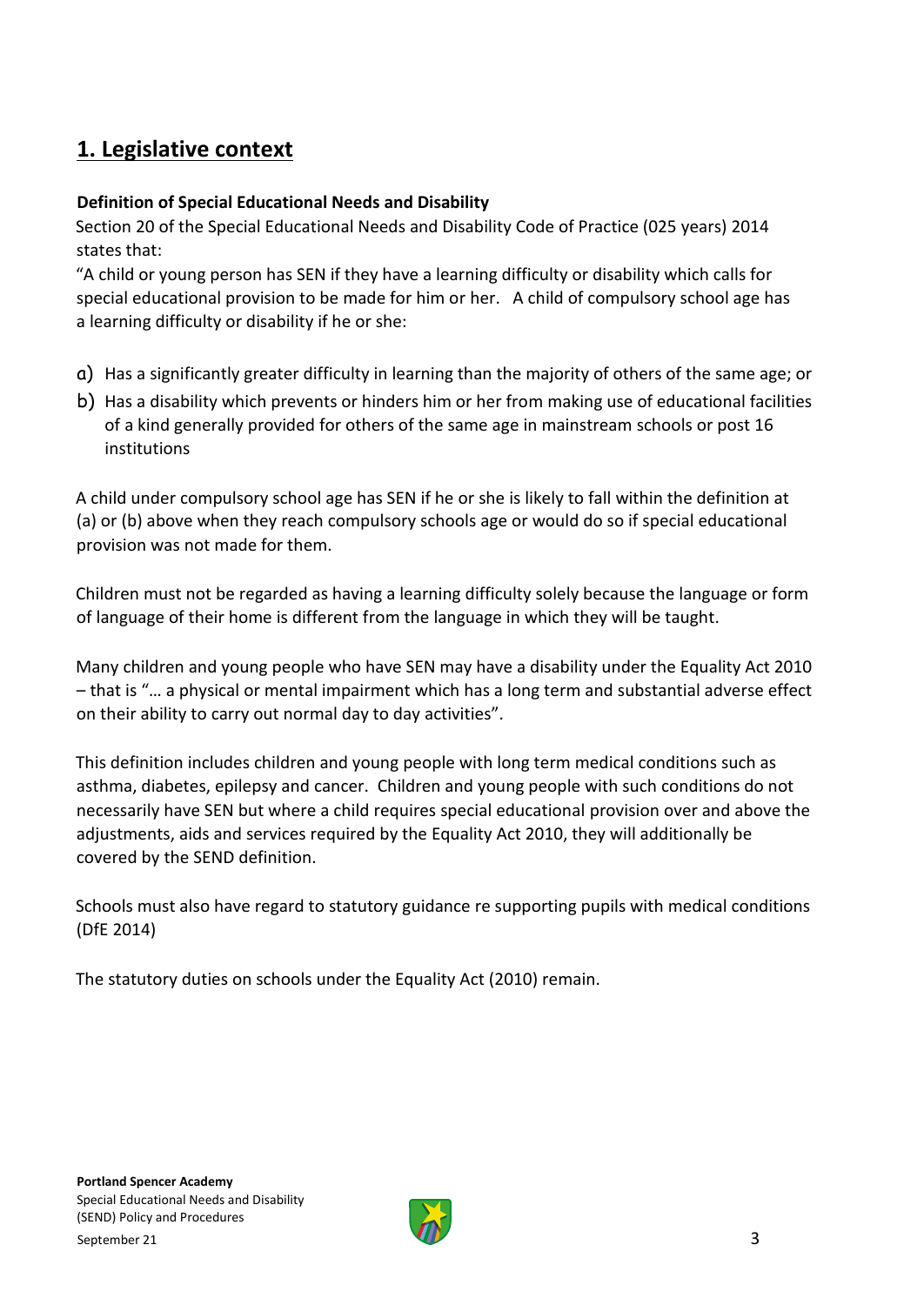## **2. School Values and Ethos**

Through our ASPIRE ethos and our HEART curriculum we celebrate each and every child showing that we are all unique and special and that we work together for the success of each and every child. We pride ourselves on forming excellent relationships with pupils, parents and outside agencies to ensure children who have special educational needs and/or disabilities are included and valued in all aspects of school life.

## **3. Aims and Objectives**

This policy explains how our school makes provision for pupils with SEND, in line with the school ethos and with current legislative requirements. (SEND Code of Practice 2014, Equality Act 2010).

At Portland we aim to:

- identify and provide for pupils who have special educational needs and additional needs
- work within the guidance provided in the SEND Code of Practice 2014
- operate a 'whole pupil, whole school' approach to the management and provision of support for special educational needs
- provide a SENCo who will work with the SEND Inclusion Policy
- Make clear the expectations of all the partners in the process
- provide support and advice for all staff working with special educational needs pupils
- develop and maintain partnership and high levels of engagement with parents
- Ensure access to the curriculum for all pupils

#### **Our objectives are to:**

- **Identify the needs of pupils with SEND as early as possible**. This is most effectively done by gathering information from parents, education, health and care services (and feeder schools or early years settings as applicable) prior to the child's entry into the school
- **Monitor the progress of all pupils** in order to aid the identification of pupils with SEND. Continuous monitoring of those pupils with SEN by their teachers will help to ensure that they are able to reach their full potential.
- **Make appropriate provision to overcome all barriers to learning and ensure pupils with SEND have full access to the national curriculum.** This will be coordinated by the class teacher and will be monitored and regularly reviewed by the SENDCo and Head Teacher in order to ensure that individual targets are being met and all pupils' needs are catered for.
- **Work with** parents to gain a better understanding of their child, and involve them in all stages of their child's education. This includes supporting them in terms of understanding SEND procedures and practices, providing regular reports on their child's progress, and providing information on the provisions for pupils within the school as a whole.

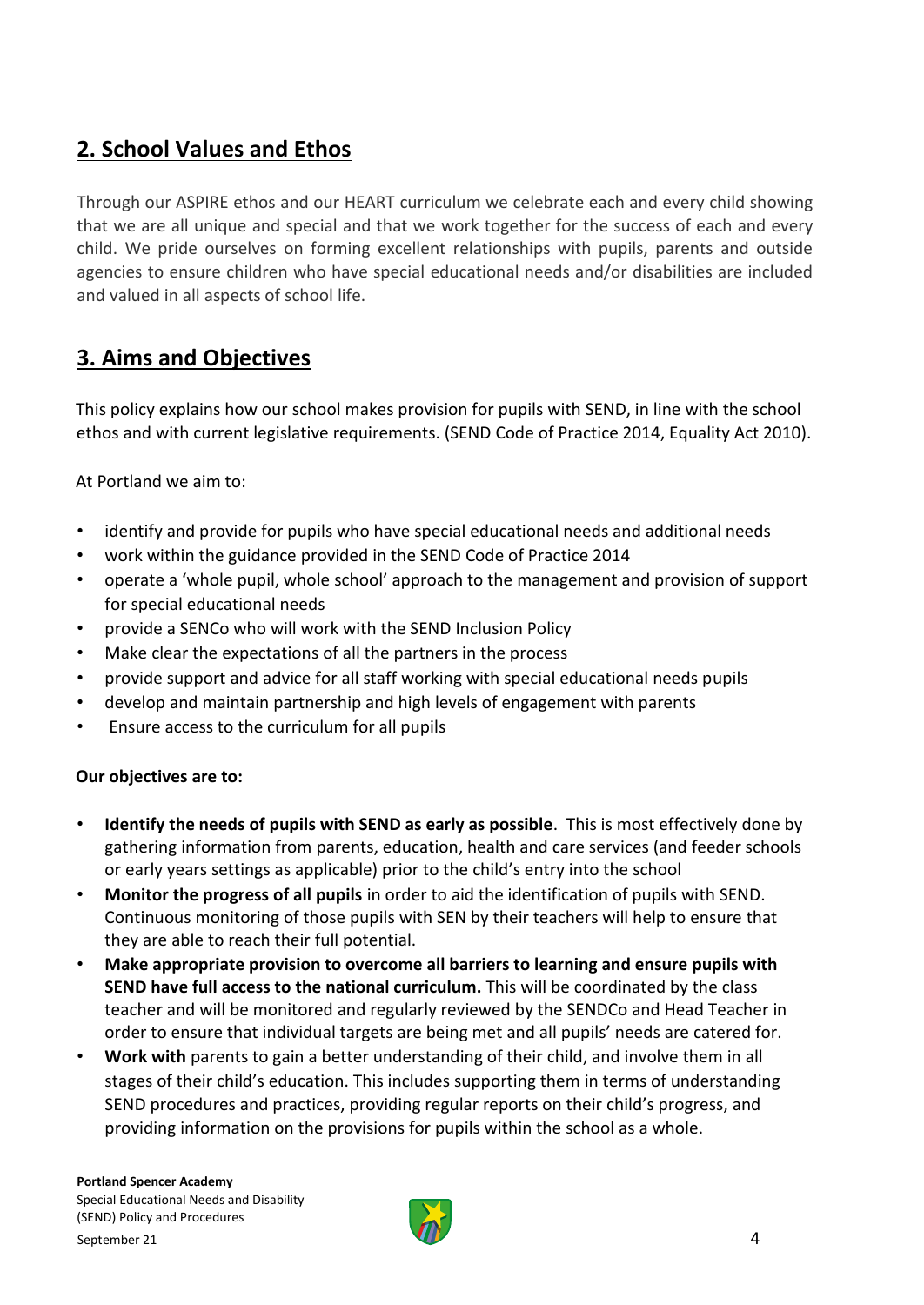- **Work with outside agencies** when the pupils' needs cannot be met by the school alone. We have links with Nottingham City Council SENDCo Network. We work with Health professionals including Community Paediatricians, SALT, School Nurse, and Health Visitor, the Local Authority (LA), Family Specialist Support Services, the Educational Psychologist, Social Care and the Children Centres.
- **Create a school environment where pupils feel safe to voice their opinions of their own needs.** Pupil participation is a right. This will be reflected in decision making but also encouraged through wider opportunities for participation in school life.

## **4. Responsibility and Accountability**

The person coordinating the provision of education for pupils with SEND is the SENDCo. The SENDCo at Portland Spencer Academy is Mr Dylan Murphy. Mr Murphy is committed to:

- Managing the day to day operation of the policy
- Acting as a link with parents;
- Co-ordinating the provision for, and management of, the responses to the children's special needs;
- Supporting and advising colleagues;
- Contributing to and managing the records of all children with special education needs;
- Managing the school based assessments and completing the documentation required by outside agencies and the Local Authority;
- Acting as the link with external agencies and other support services; and
- Monitoring and evaluating the special educational needs provision and reports to the governing body.

The SENDCo will hold details for all SEND support records such as provision maps, structured conversations for individual pupils.

All staff can access:

- The Portland Spencer Academy SEND Policy;
- A copy of the full SEND Register or alternative school document used for tacking this cohort
- Guidance on identification in the code of practice (SEND support and pupils with Education, Health and Care Plans);
- Information on individual pupil's special educational needs and disabilities;
- Practical advice, teaching strategies and information about special educational needs and disabilities; and
- Information available through Nottingham City's SEND local offer.

This information is made accessible to all staff and parents in order to aid the effective coordination of the schools SEND provision. In this way, every staff member will have access to

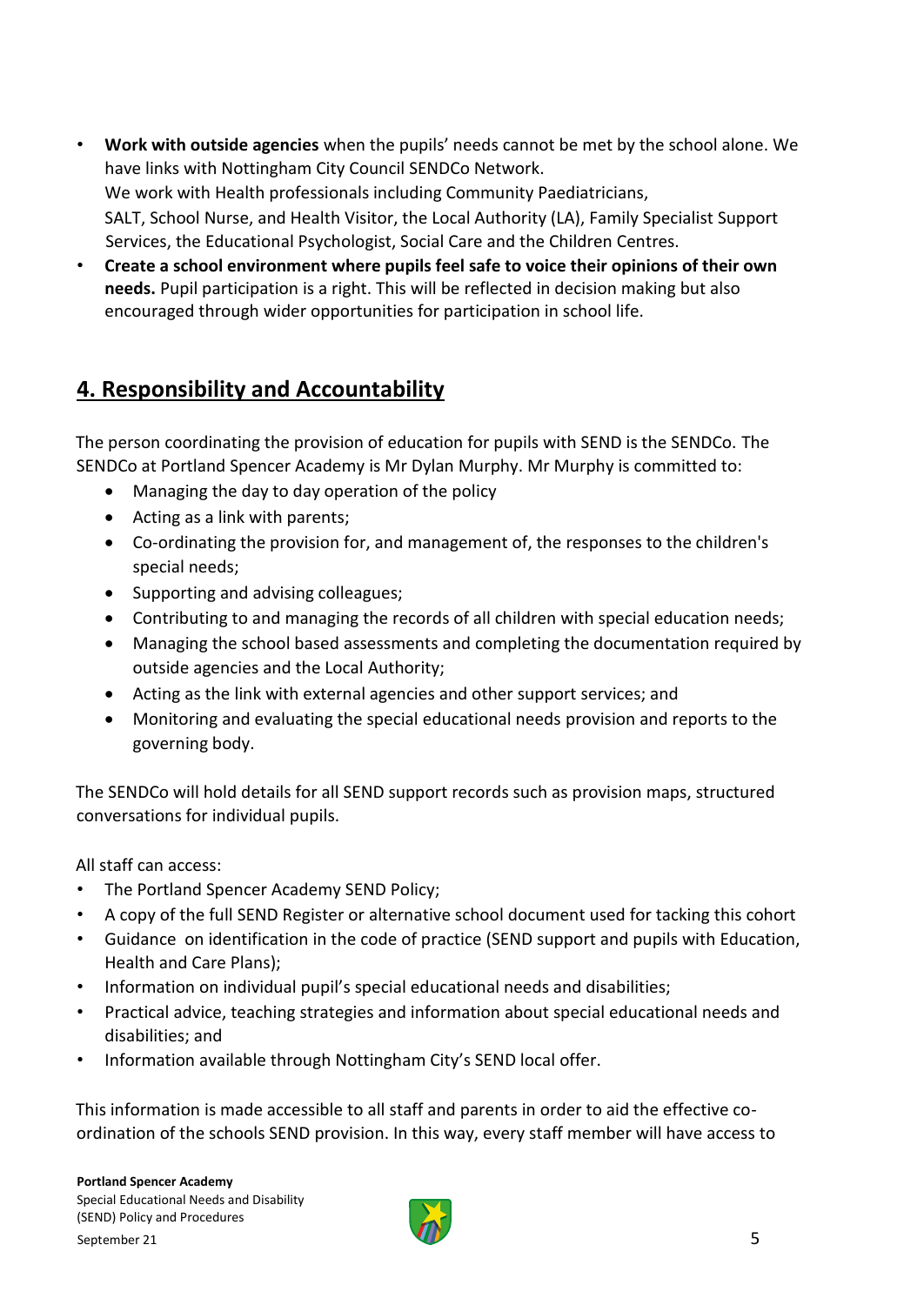complete and up-to-date information about all pupils with special needs and their requirements which will enable them to provide for the individual needs for all pupils.

With regards to accessing exams and other assessments we look at each child on an individual basis. The SENDCo/ Assessment co-ordinators are jointly responsible for this. All staff have the responsibility of meeting the needs of each individual in their class to the best of their ability with or without a formal assessment. If there is a concern from staff, a referral to the SENDCo should accompany a structured and well-differentiated teaching programme.

## **5. Admissions**

The admission arrangements for all pupils are in accordance with national legislation, including the Equality Act 2010. This includes children with any level of SEND; those with Education, Health and Care Plan and those without.

## **6. Identification and Assessment of SEND Provision and Transition Arrangements**

A graduated approach – see **Appendix 1**

### **Quality First Teaching**

- 1. Any pupils who are falling significantly outside of the range of expected academic achievement in line with predicted performance indicators and grade boundaries will be monitored.
- 2. Once a pupil has been identified as possibly having SEND they will be closely monitored by staff in order to gauge their level of learning and possible difficulties.
- 3. The child's class teacher will take steps to provide differentiated learning opportunities that will aid the pupil's academic progression and enable the teacher to better understand the provision and teaching style that needs to be applied.
- 4. The SENDCo will be consulted as needed for support and advice and may wish to observe the pupil in class.
- 5. If a pupil has recently been removed from the SEND support list they may also fall into this category as continued monitoring will be necessary.

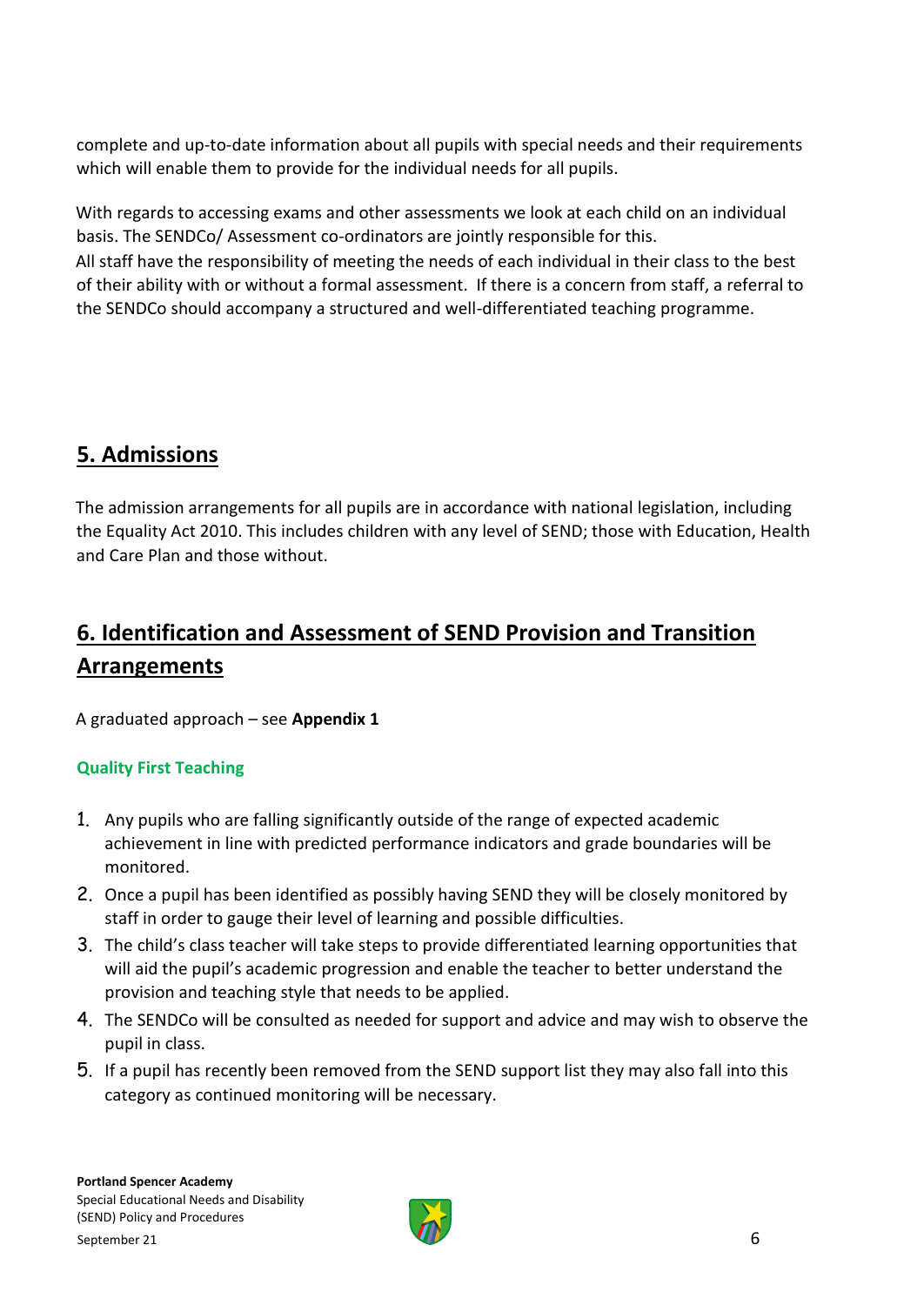- 6. Parents will be fully informed at every stage of their child's development and the circumstances under which they are being monitored. They are encouraged to share information and knowledge with the school.
- 7. The child is formally recorded by the school as being under observation due to concern by parent or teacher but this does not place the child on the school's SEND list. Parents are given this information in Teacher Parent meetings. It is recorded by the school as an aid to further progression and future reference.
- 8. Pupil progress meetings are used to monitor and assess the progress being made by the child. The frequency pf these meetings are dependent on the individual child's needs and progress being made. Weekly monitoring will take place.

#### **Class Concern**

If a child causes concern e.g. because they are not making progress or exhibiting different/challenging behaviour the class teacher will make provision to meet their needs. The SENDCo will support class teachers in ensuring effective provision. These children will be closely monitored and data analysed half termly. If a child continues to cause concern, despite class intervention and quality first teaching, they will be added to the SEND register and given more specific interventions.

#### **SEND support**

Where it is determined that a pupil does have SEND, parents will be formally advised of this and the decision will be added to the pupil's school records. The aim of formally identifying a pupil with SEND is to help school ensure that effective provision is put in place and so remove barriers to learning. The support provided consists of a four part process

- Assess
- Plan
- Review
- Do

This is an ongoing cycle to enable the provision to be refined and revised as the understanding of the needs of the pupil grows. This cycle enables the identification of those interventions which are most effective in supporting the pupil to achieve good progress and outcomes.

#### Assess

This involves clearly analysing the pupils needs using the class teacher's assessment and experience of working with the pupil, details of previous progress and attainment, comparisons with peers and national data, as well as the views and experience of parents. The pupil's views and where relevant advice from external support services will also be considered. Any parental concerns will be noted and compared with the school information and assessment data on how the pupil is progressing. This analysis will require regular review to ensure that support and intervention is matched to need, that barriers to learning are clearly identified and are being overcome and that the intervention being used are developing and evolving as required. Where

**Portland Spencer Academy**  Special Educational Needs and Disability (SEND) Policy and Procedures

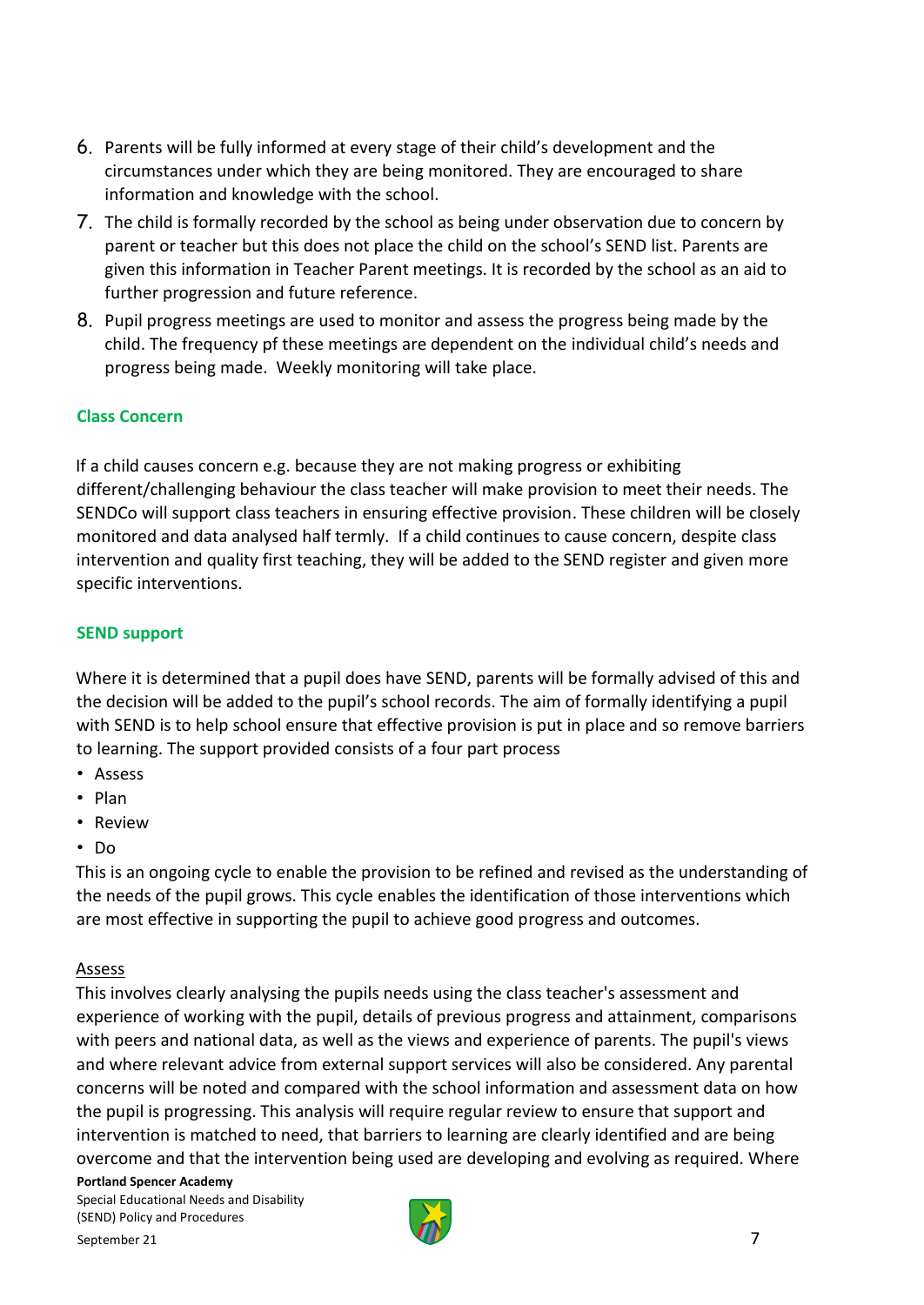external support staff are already involved their work will help inform the assessment of need. Where they are not involved they may be contacted, if this is felt to be appropriate, following discussion and agreement from parents.

#### Plan

Planning will involve consultation between the teacher, SENDCo and parents to agree the adjustments, interventions and support that are required; the impact on progress, development and or behaviour that is expected and a clear date for review. Parental involvement may be sought, where appropriate, to reinforce or contribute to progress at home. All those working with the pupil, including support staff will be informed of their individual needs, the support that is being provided, any particular teaching strategies/approaches that are being employed and the outcomes that are being sought.

#### Do

The class teacher remains responsible for working with the child on a day to day basis. They will retain responsibility even where the interventions may involve group or 1:1 teaching away from the main class teacher. They will work closely with teaching assistants and (or relevant specialist staff) to plan and assess the impact of support and interventions and links with classroom teaching. Support with further assessment of the pupils strengths and weaknesses, problem solving and advising of their implementation of effective support will be provided by the SENDCo.

#### Review

Reviews will be undertaken in line with agreed dates. The review process will evaluate the impact and quality of the support and interventions. It will also take account of the views of the pupil and their parents. The class teacher, in conjunction with the SENDCo will revise the support and outcomes based on the pupil's progress and development making any necessary amendments going forward, in consultation with parents and the pupil.

Parents will be provided with clear information about the impact of support to enable them to be involved in planning the next steps.

#### **Referral for an Education, Health and Care Plan**

If a child has lifelong or significant difficulties they may undergo a statutory assessment process which is usually requested by the school but can be requested by a parent/carer. This will occur where the complexity of need or lack of clarity around the needs of the child are such that a multi-agency approach to assessing that need, to planning provision and identifying resources is required.

The decision to make a referral for an Education, Health and Care Plan will be taken at a progress review.

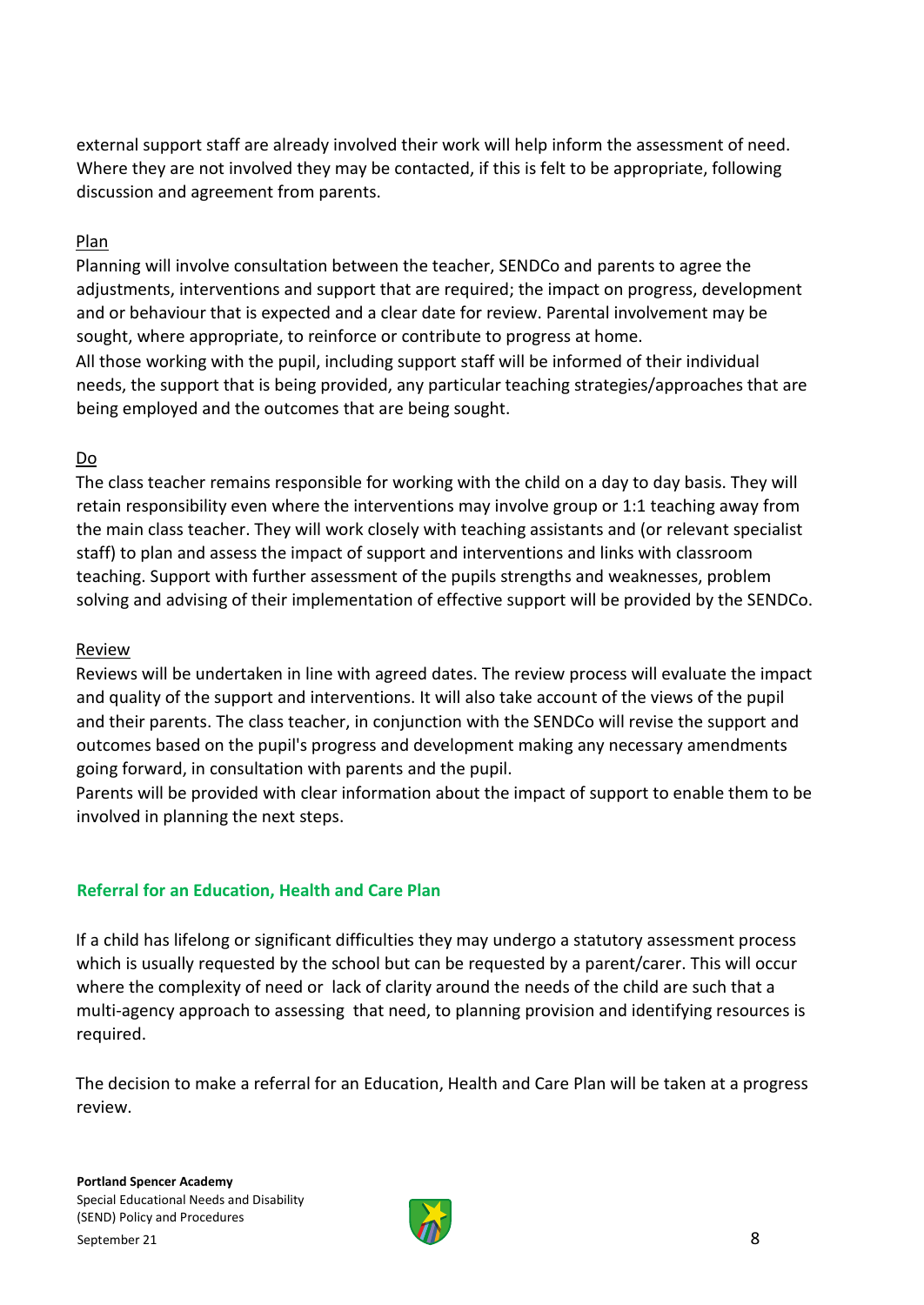The application for an Education, Health and Care Plan will combine information from a variety of sources including:

- Parents
- Teachers
- SENDCo
- Social Care and/or
- Health Professionals

Further information about the EHC Plans can be found via the Local Authority SEND website: [https://www.nottinghamcity.gov.uk/education-and-schools/special-educational-needs-service/.](https://www.nottinghamcity.gov.uk/education-and-schools/special-educational-needs-service/) Alternatively parents can speak to the SENDCo at Portland Spencer Academy.

#### **Transition**

The admission arrangements for all pupils are in accordance with national legislation, including the Equality Act 2010. This includes children with any level of SEND; those with Education, Health and Care Plan and those without.

The school liaises and links closely with early years' settings, local primary schools and local secondary schools to ensure carefully planned and structured transition programmes between key stages and between schools.

#### **Home to school transition**

We have a Groovy 2's session on a regular and ongoing basis throughout the year. When the children are eligible to start in the nursery class they are invited with their parents to a Nursery Induction Programme.

These programmes help the children to:

- ensure smooth transition between home life and school life;
- settle into nursery routines & procedures quickly & easily;
- separate from their carer; and
- support their self-care skills

#### **Class to class transition**

Each year, time is given for new class teachers to discuss each child in detail with the next class teacher including any barriers to learning and quality teaching strategies to support each child. Class teachers also have a meeting with the SENDCo to ensure children's needs are fully understood and provision accurately reflects and supports each child's needs.

The transition programme involves children visiting their new class on several occasions.

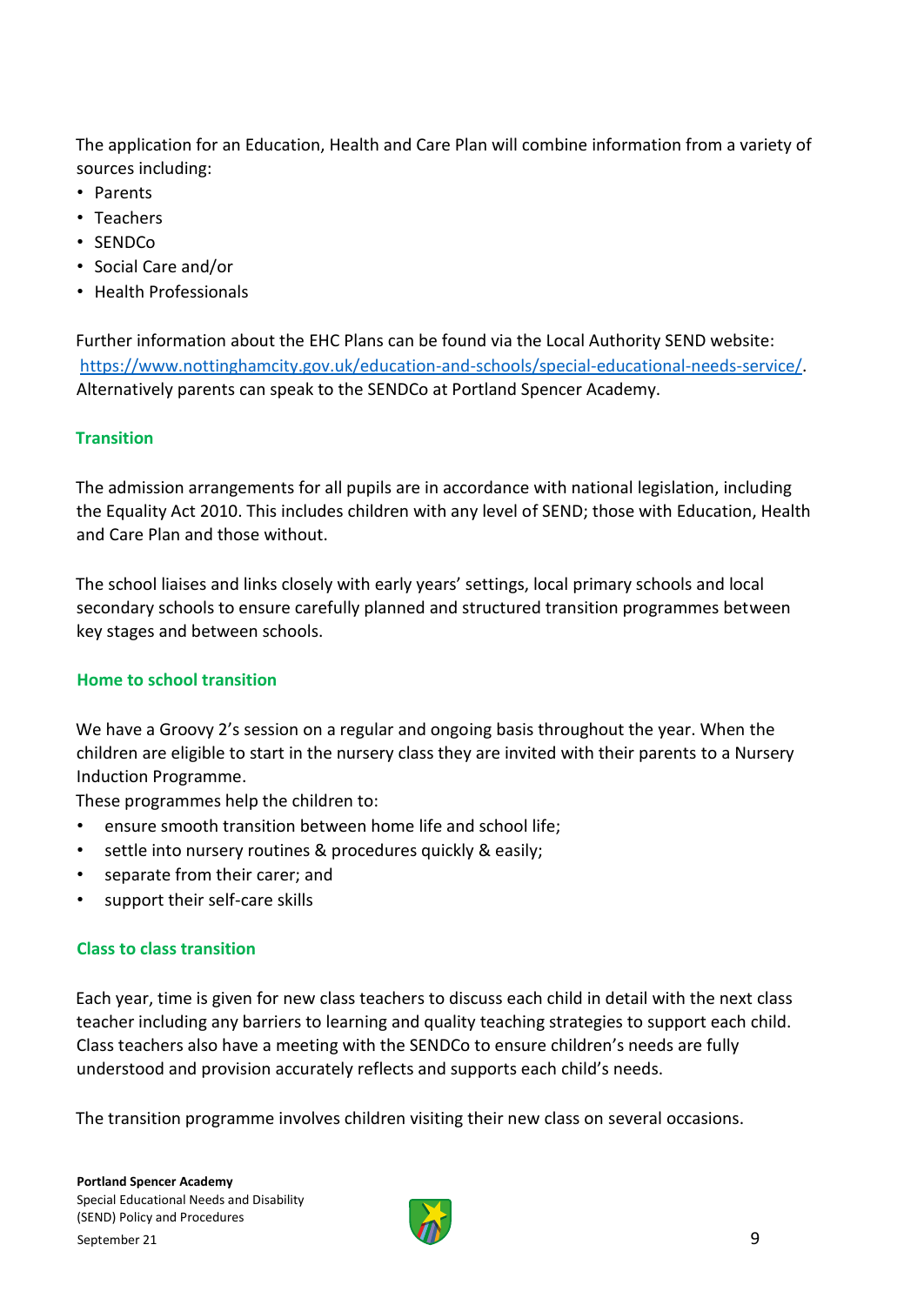The children are given a transition booklet to familiarise themselves with their new class and the people they will be working with. The curriculum is also shared for September.

We hold a meet the teacher open evening for parents as part of the schools transition arrangements.

#### **Secondary Transition**

The feeder secondary schools send pastoral forms for the year six class teachers to complete, these are then returned to each child's secondary school by our administration team. Each secondary school arranges transition visits in the summer term.

The ASD team are contacted regarding any ASD children at the end of Year 5 so that they are able to organise extra transition for those children as applicable.

## **7. Methodology for Intervention**

We employ a team of teaching assistants to support the SENDCo and Class teacher in supporting children with special educational needs and delivering interventions where appropriate.

Where relevant, external specialist services for example SALT (Speech and Language Therapy), will provide advice/ strategies/ interventions as applicable to both the school and home in order to further support the child.

Weekly RAG meetings and half termly reviewed Steps to Success and DATA collection inform class teachers, SLT and the SENDCo of where interventions are needed, what they will be and who will need them.

## **8. Staff Training in SEND**

We aim to keep all staff up to date with relevant training and developments in teaching practice in relation to the needs of pupils with SEND.

The SENDCo attends relevant SEND courses and the Nottingham City Council SENDCo Network as well as the yearly SEND conference. The SENDCo facilitates/signposts relevant SEND focused external training opportunities for all staff.

We recognise the need to train all our staff on SEND issues. The SENDCo, with the senior leadership team ensures that training opportunities are matched to school development priorities, staff and children's needs.

**Portland Spencer Academy**  Special Educational Needs and Disability (SEND) Policy and Procedures September 21

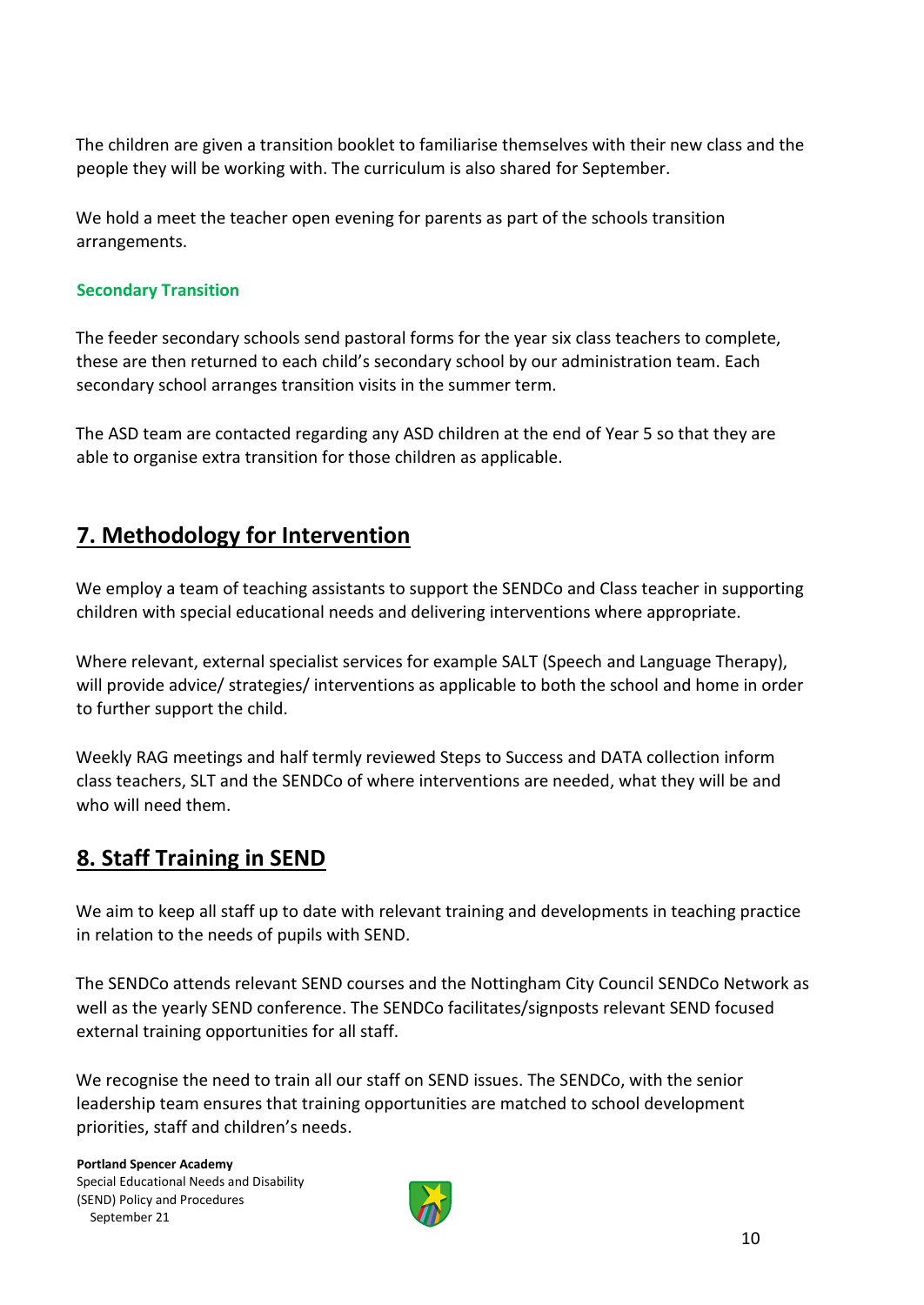## **9. Accessibility and Inclusion**

The school has a range of specialist SEND facilities in place. There is a disabled toilet for pupils with physical disabilities.

Further information can be found in the school's Accessibility plan.

All children are included in all aspects of school life. We ensure this happens through quality first teaching and differentiation, clearly structured interventions and deployment of TAs.

## **10. External Agencies**

For children who need additional support we buy into the targeted support services run by Nottingham City Council.

Educational Psychology IES – Learning and Cognition IES ASD support Behaviour support service.

We request support according to the child's needs and with parental consent.

## **11. Local Offer**

The SEND local offer sets out and describes in one place the information, services and the provision that is expected to be available for children and young people in the area who have SEND.

Please click the link below to access Nottingham City Council's Local Offer <https://www.asklion.co.uk/kb5/nottingham/directory/localoffer.page?directorychannel=7>

## **12. Additional info**

If you require further information about the provision for SEND in the school please talk to the class teacher of your child or contact the Special Educational Needs and Disability Co-ordinator (SENDCo), Mr Dylan Murphy either through email sendco@portland.nottingham.sch.uk or telephone 0115 915 5747.

The Parent Partnership Service

**Portland Spencer Academy**  Special Educational Needs and Disability (SEND) Policy and Procedures September 21

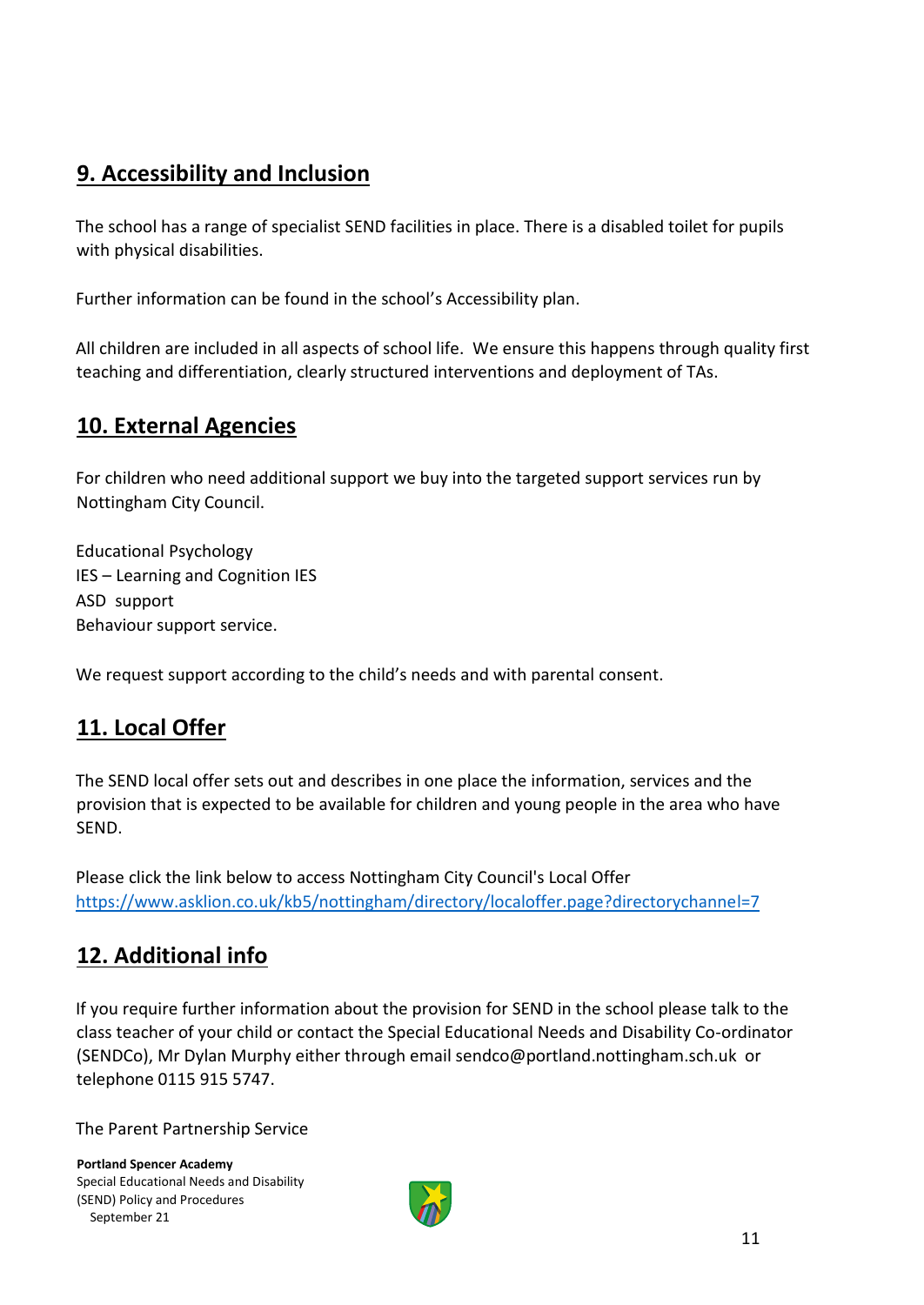Parent Partnership Services (PPS) offer advice and support to parents and carers of children and young people with special educational needs. They are statutory services; therefore there is one in every local authority. They are free, and give impartial and advice, information and support about education issues to parents and carers of children with special educational needs. More information about the local PPS can be found at www.ppsnotts.org.uk.

They can be contacted on 0115 948 2888 or by emailing [enquiries@ppsnotts.org.uk](mailto:enquiries@ppsnotts.org.uk)

## **13. Complaints procedure**

If a parent/carer has any concerns or complaints regarding the care or welfare of their child, an appointment can be made by them to speak to the SENDCo or Head Teacher, who will be able to advise them on formal procedures for compliant.

## **14. Contact Details**

Portland Spencer Academy Westwick Road Bilborough Nottingham NG8 4HB

**Tel: 0115 915 5747** 

**Fax: 0115 915 5746** 

**Email:** admin@portland.nottingham.sch.uk

**Website:** www.portlandspenceracademy.co.uk

**Executive Headteacher**: Mrs Kate Green

**Chair of Governors:** Mr David Kirkham

**SENDCo:** Mr Dylan Murphy

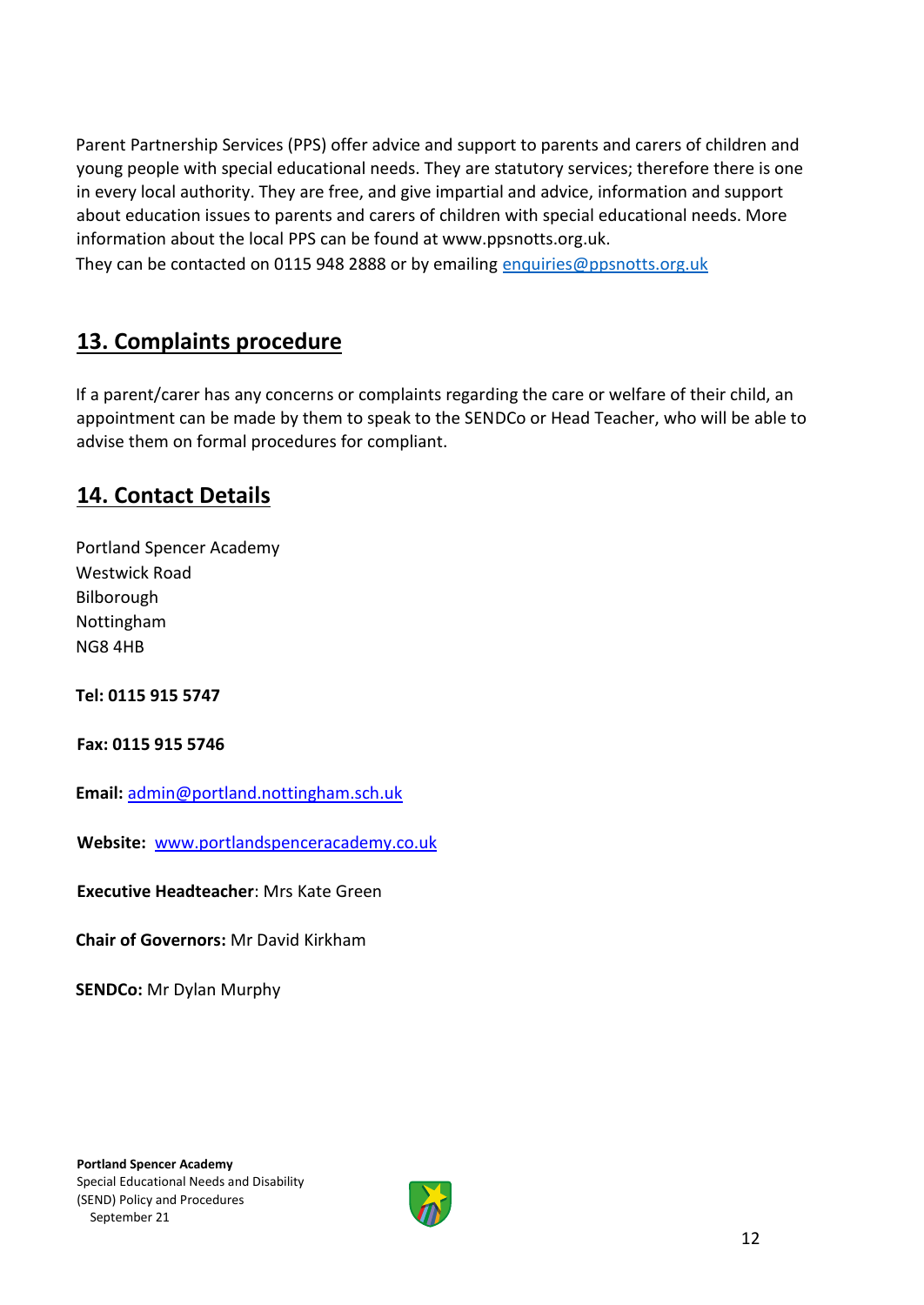#### **Action Who is involved? What is involved? What is involved? Next Steps Quality First Teaching** The class teacher is responsible for differentiating work for all the pupils. The teacher plans for the activities to be given to the pupils at the appropriate level of need for success and progress to be achieved. If, after observations in a variety of contexts and in discussion with parents/carers, a pupil is not making adequate progress, placing the child on the SEND register at SEN Support. The teacher responsible for the child informs the SENDCO of the concern using the 'SEND Cause for Concern' form (see Appendix 2). **SEN Support – Stage 1**  The child is placed on the SEND register at SEN Support. Appropriate interventions are identified and parents/carers are informed. Additional and/or different activities/resources are used to meet the needs of the pupil. Suggestions for support at home are considered with the parents/carers. These are recorded termly on the class Provision Map which is reviewed regularly. Most pupils should make progress with the additional help, but if the targets and strategies implemented mean that adequate progress is not made, advice is requested from outside agencies. **SEN Support – Stage 2**  The SENDCO requests advice from an external agency. The class provision map is adapted with parents/ carers based on the additional guidance given. The teacher involved delivers the plan of action. The Provision Map is implemented in the class using the strategies and additional/different resources suggested. Support from home is considered. The Provision Map is reviewed regularly. The majority of pupils will make progress with the further advice and intervention, but if the targets and strategies do not result in adequate progress all the parties involved will consider contributing evidence to support a request for EHCP.

#### **15. Appendix 1 – The graduated approach**

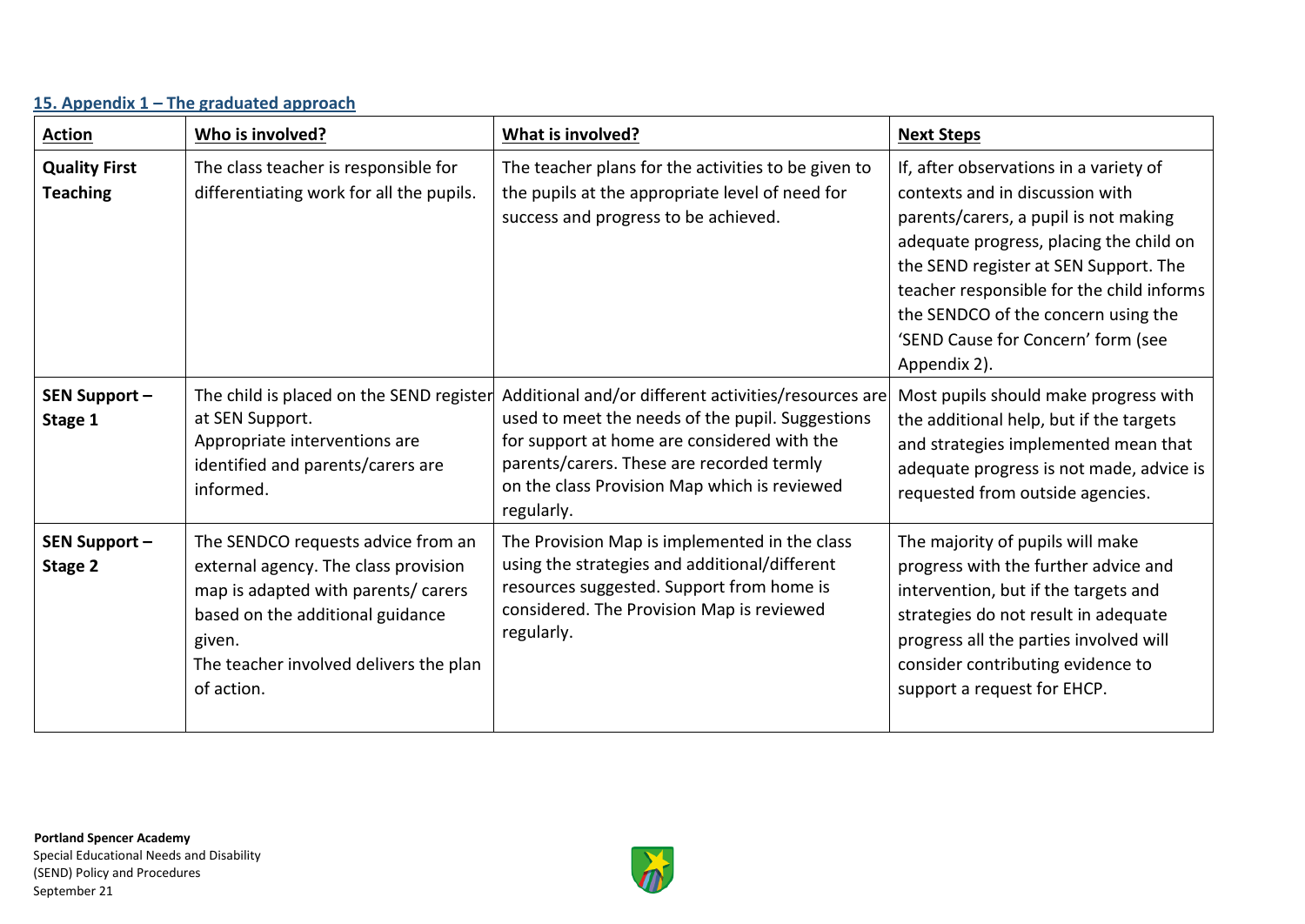

Special Educational Needs and Disability (SEND) Policy and Procedures September 21